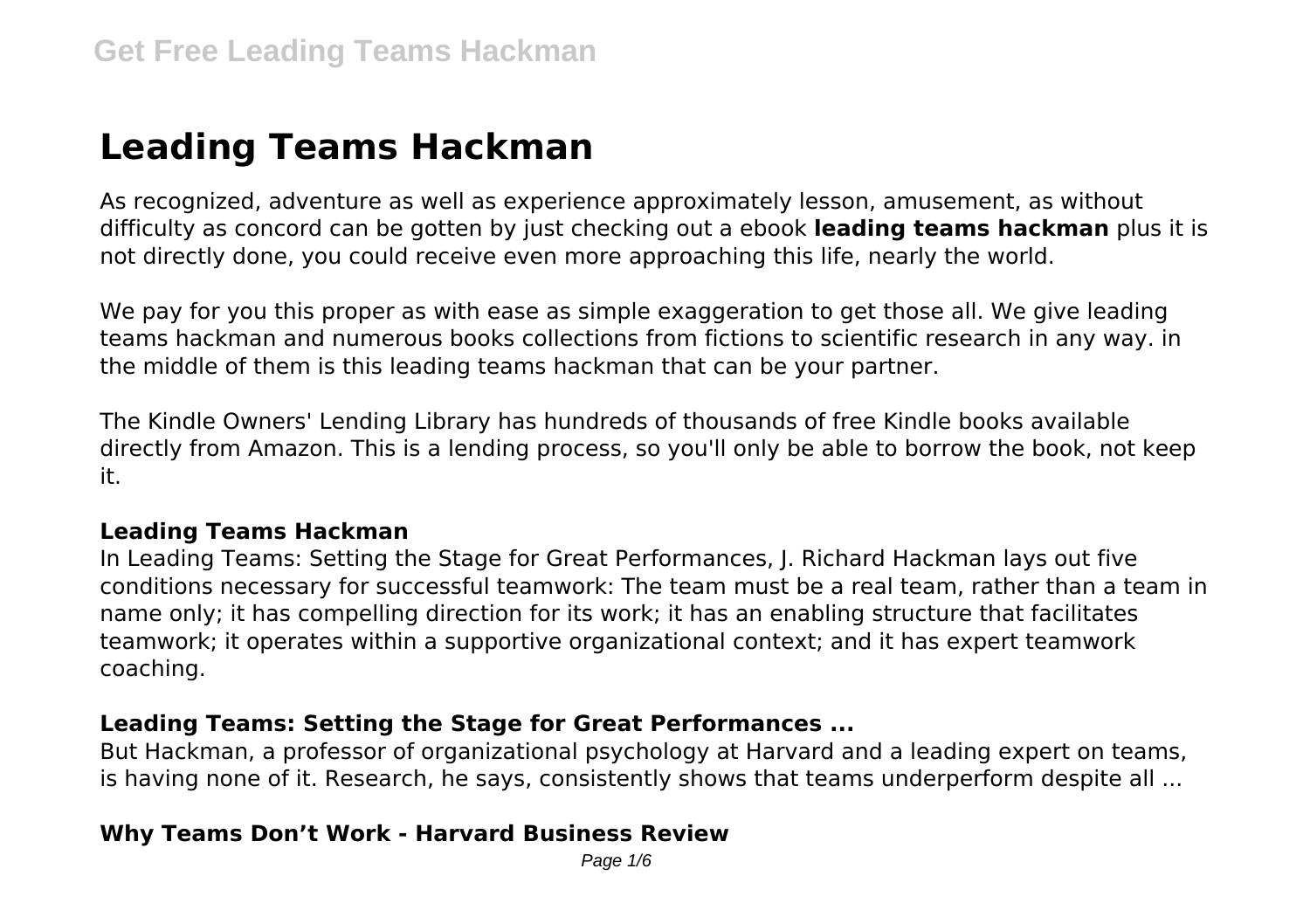Hackman conducts research on a variety of topics in social and organizational psychology, including team dynamics and performance and the leadership of self-managing groups and organizations. He is the author of numerous articles and seven books, the most recent being "Leading Teams: Setting the Stage for Great Performances."

#### **What makes for a great team?**

Leadership, both as a research area and as a practical skill, encompasses the ability of an individual, group or organization to "lead", influence or guide other individuals, teams, or entire organizations.The word "leadership" often gets viewed as a contested term. Specialist literature debates various viewpoints on the concept, sometimes contrasting Eastern and Western approaches to ...

#### **Leadership - Wikipedia**

As J. Richard Hackman, who began researching teams in the 1970s, discovered, what matters most isn't the personalities or behavior of the team members; it's whether a team has a compelling ...

## **The Secrets of Great Teamwork - Harvard Business Review**

Teams are most effective when teams consist of members with the right KSAs for the tasks, are not too large, contain diversity across team members. Decisions about where and how to use teams, the leadership of teams, and the structure of teams illustrate the overlap in the design and leading P-O-L-C functions.

#### **13.4 Understanding Team Design Characteristics ...**

Hackman (1990) r ecommended balancing the more traditional individual. ... H usting PM 1996, ' Leading work teams and improving performance ...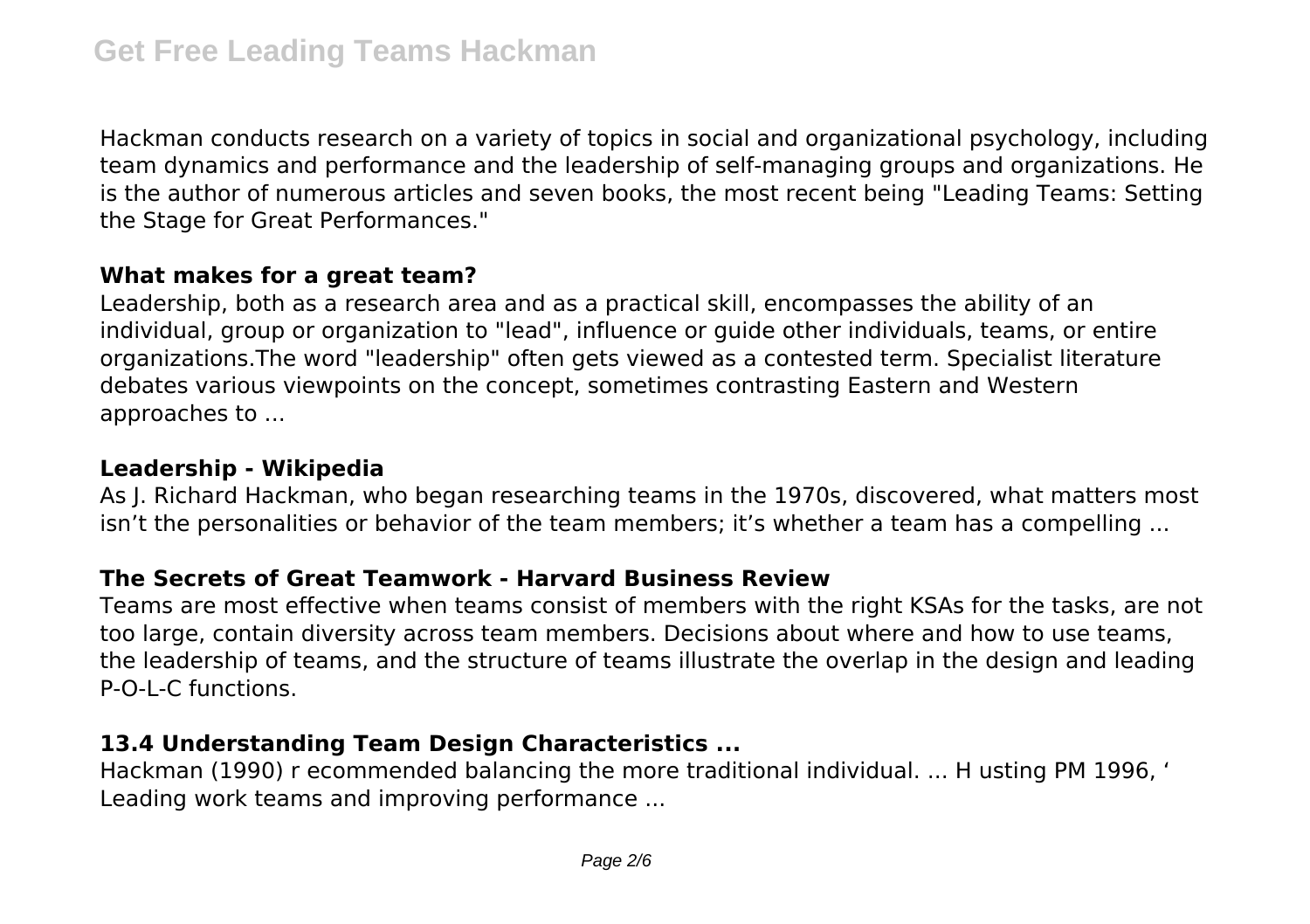## **(PDF) Characteristics of Effective Teams - ResearchGate**

Teams whose leaders set high-performance goals, exhort and encourage members to adopt and achieve these goals, provide performance strategies to achieve these goals, and model appropriate performance strategies will display higher team efficacy and cohesion than teams with leaders who do not engage in such activities. 3.5. Team affective processes

#### **Team leadership - ScienceDirect**

Group dynamics is a system of behaviors and psychological processes occurring within a social group (intragroup dynamics), or between social groups (intergroup dynamics).The study of group dynamics can be useful in understanding decision-making behaviour, tracking the spread of diseases in society, creating effective therapy techniques, and following the emergence and popularity of new ideas ...

#### **Group dynamics - Wikipedia**

J Richard Hackman in his great book Leading Teams, described his work with Neil Vidmar in trying to determine the perfect size for a team. Through an informal study, Hackman and Vidmar found that the optimum number of team members is 4.6. They encouraged people to err on the side of too small rather than too large:

#### **What is the Optimal Number of ... - Vitality Chicago Inc.**

Hackman's model. Richard Hackman proposed his own model of team effectiveness in 2002. His book "Leading Teams: Setting the Stage for Great Performances" told about 5 necessary conditions ...

## **8 Models of Team Effectiveness. A team is the key ... - Medium**

Management: Leading & Collaborating in a Competitive World PDF Management: Leading &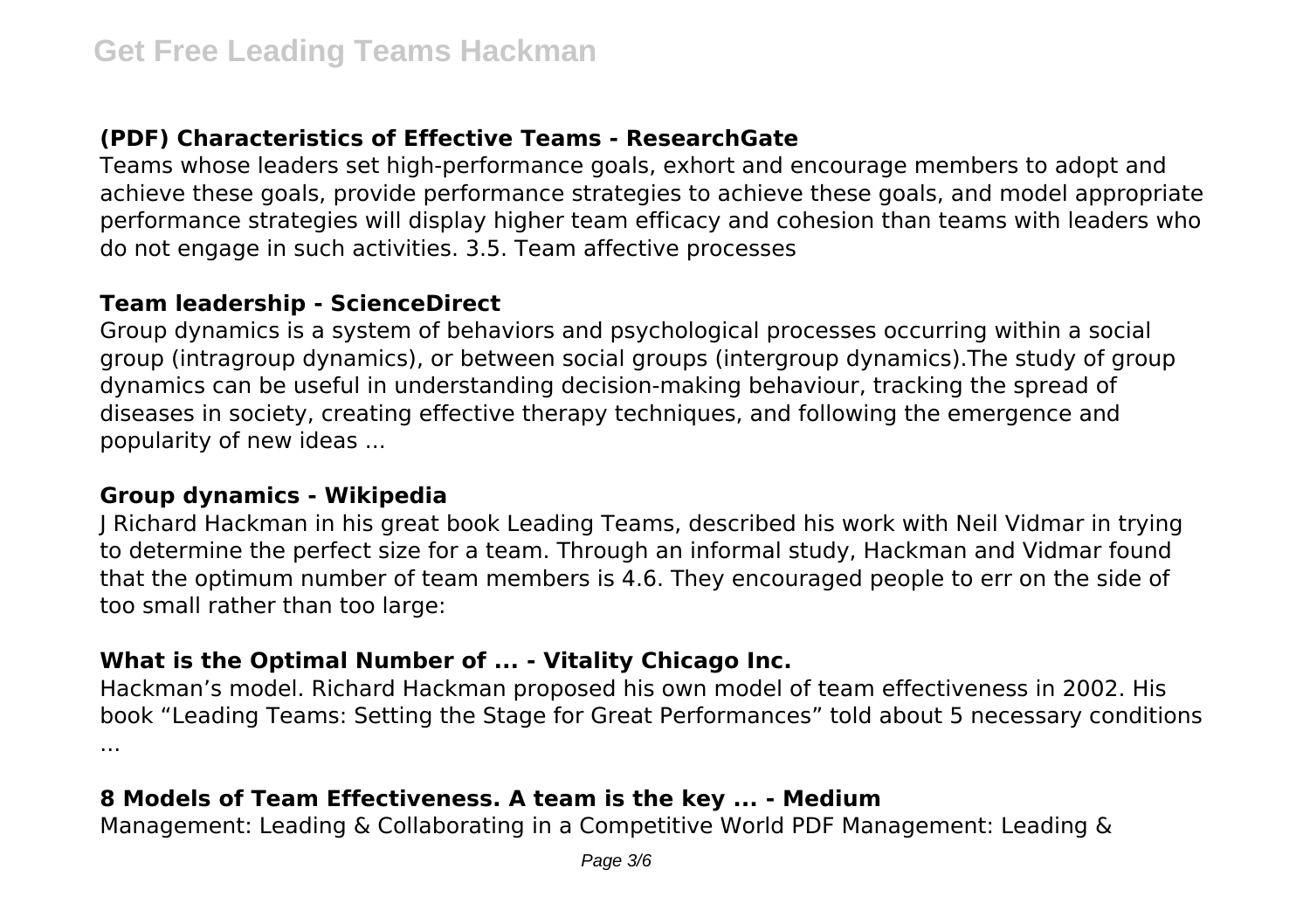Collaborating in a Competitive World by by Thomas S Bateman, Scott A Snell, Robert Konopaske This Management: Leading & Collaborating in a Competitive

#### **(PDF) Management Leading & Collaborating in a Competitive ...**

AFIRE. AFIRE is the association for international real estate investors focused on commercial property in the United States. AFIRE is an essential forum for real estate investment thought leadership – AFIRE members gather throughout the year to help each other become Better Investors, Better Leaders, and Better Global Citizens through conversations, research, and analysis of real estate ...

#### **The Association of Foreign Investors in Real Estate - AFIRE**

Teams differ in terms of the tasks they are trying to accomplish. Richard Hackman identified three major classes of tasks: production tasks, idea-generation tasks, and problem-solving tasks. Hackman, J. R. (1976). Group influences on individuals. In M. D. Dunnette (Ed.), Handbook of industrial and organizational psychology. Chicago, IL: Rand ...

#### **Managing Groups and Teams - GitHub Pages**

The American Sociological Association published a study by Hackman JR, Vidmar NJ on the "Effects of size and task type on group performance and member reactions. ... By the time Hackman wrote the book Leading Teams, his rule of thumb for team size was 6.

#### **Scrum Team Size - factors and trade-offs to consider.**

The purpose of this study is to review evidence on the nature of effective leadership in interprofessional health and social care teams.,A critical review and thematic synthesis of research literature conducted using systematic methods to identify and construct a framework to explain the available evidence about leadership in interprofessional health and social care teams.,Twenty-eight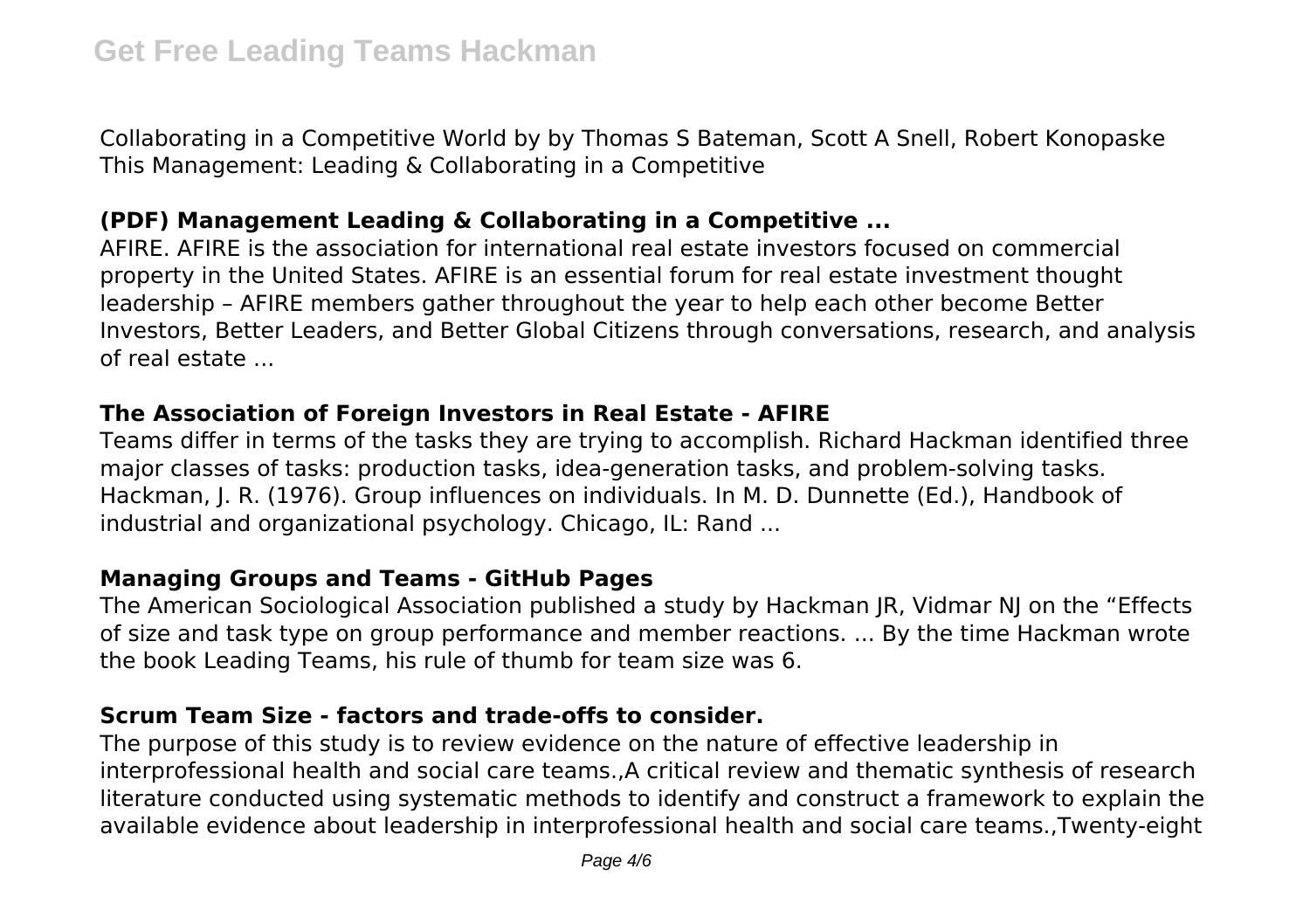papers ...

## **Leadership in interprofessional health and ... - Emerald**

Keirsey transforms your understanding of people. We provide you with a unique perspective that brings clarity on who you are, what you do, who you love, and what difference you make. Keirsey offers an integrated system of solutions for your most important people opportunities and challenges.

### **Keirsey**

Amy C. Edmondson is the Novartis Professor of Leadership and Management at the Harvard Business School, a chair established to support the study of human interactions that lead to the creation of successful enterprises that contribute to the betterment of society.

#### **Amy C. Edmondson - Harvard Business School**

Get NCAA football news, scores, stats, standings & more for your favorite teams and players -- plus watch highlights and live games! All on FoxSports.com.

## **College Football News, Videos, Scores, Teams, Standings ...**

Introduction; 5.1 Ethics and Business Ethics Defined; 5.2 Dimensions of Ethics: The Individual Level; 5.3 Ethical Principles and Responsible Decision-Making; 5.4 Leadership: Ethics at the Organizational Level; 5.5 Ethics, Corporate Culture, and Compliance; 5.6 Corporate Social Responsibility (CSR); 5.7 Ethics around the Globe; 5.8 Emerging Trends in Ethics, CSR, and Compliance

Copyright code: [d41d8cd98f00b204e9800998ecf8427e.](/sitemap.xml)